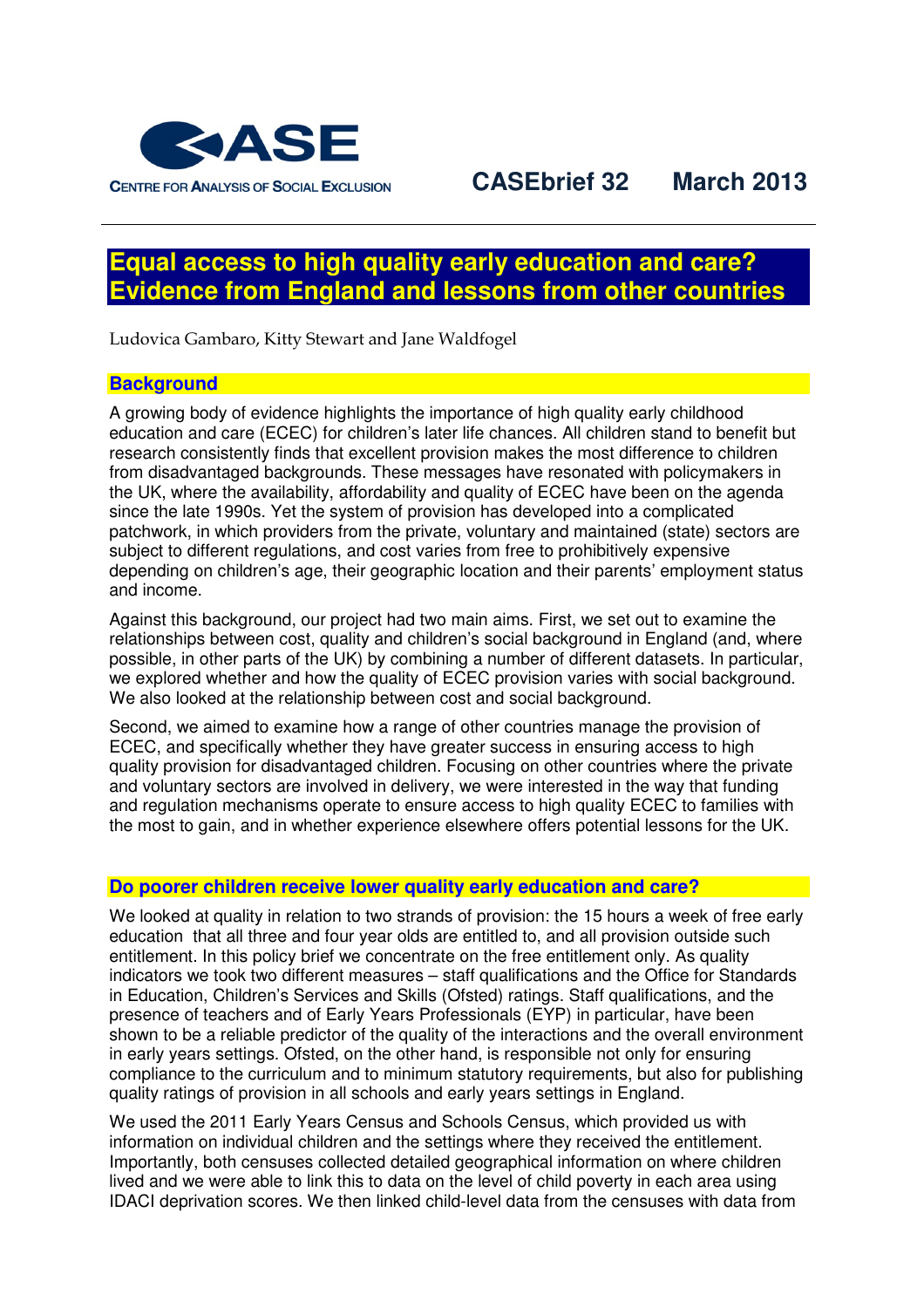Ofsted. This gave a more precise picture than what is possible with data at the level of settings only, regularly reported by Ofsted.

We found, first, that 95% of children aged four access the entitlement, while 90% of three year olds do so. In fact, almost all children who turn four by the end of August enter reception classes in September where they receive 25 hours of free provision. The rest of our analysis concentrated on children not in reception classes.

When looking at qualification levels of staff, we found that children from the poorest areas are far *more* likely than their peers from less poor areas to have access to a teacher or an EYP. While 80% of children from the poorest ten per cent of areas receive the entitlement in a setting which employs a graduate, this is true for only 53% of children from the least poor ten per cent. This is because children from the poorest areas are much more likely to be in maintained sector nursery classes, where the entitlement is delivered by teachers: 69% of children from the poorest areas are in schools, compared to 21% of children from the least poor areas.

Outside the maintained sector the presence of teachers and EYPs is scarce. Just over a third (36%) of all children receiving the entitlement in the private, voluntary or independent sector (PVI) are exposed to a graduate. This percentage varies slightly with children's background, but there is no clear social gradient: children from both the poorest and the least poor areas are somewhat more likely to be in a PVI setting employing a graduate than children in areas of average poverty. In the poorest areas, it is provision by the voluntary sector and by local authorities (rather than by independent or private settings) that ensures relatively high access to teachers or EYPs.

Ofsted results tell us a different story. The evidence shows that both within the maintained and the PVI sectors children from the poorest areas are the *least* likely to be in an outstanding setting. In particular, the risk of being in a setting judged as inadequate is highest among children from most deprived areas attending a PVI centre.

Are these two indicators of quality – the presence of graduates and Ofsted ratings – contradicting each other? We examine the relationship between the two more closely and find that there is a positive correlation between employing a graduate and a positive Ofsted rating. But Ofsted ratings also appear to be sensitive to settings' intake: settings with high concentrations of poor children are less likely to receive a positive rating, holding other factors including staff qualifications constant. This could be because high numbers of disadvantaged children within settings indeed make quality more difficult to achieve or because Ofsted judgements of quality also reflect children's levels of development, thus rating settings with a high concentration of disadvantaged children more poorly.

To sum up, by looking at staff qualifications we are measuring one key input into the "quality production" process. By this measure, children from the poorest areas have a relative advantage, which is driven by the fact that they are concentrated in large numbers in maintained sector nursery classes with teachers. But Ofsted inspections show us that children from poorer areas receive provision rated more poorly. This appears to be due at least in part to the fact that settings attended by poorer children tend to have a more disadvantaged intake, and the presence of graduates only partially counteracts this effect.

## **Do richer families pay more for early education and care?**

In relation to costs, we pursued a double-headed strategy. First, we looked at the fees charged by providers in Britain in 2007, using data from Laing & Buisson, and related them to providers' characteristics. Second, we examined the Family Resource Survey (FRS) 2010/2011, which contains comprehensive information on families' use of childcare and early education services and their costs.

We found that fees vary greatly depending on the type of provider, with full-day care providers charging consistently more than sessional providers. Surprisingly, however, we find little variation in the fees charged by full-day care providers in more and less deprived areas. By contrast, sessional providers appear to be more responsive to local markets, with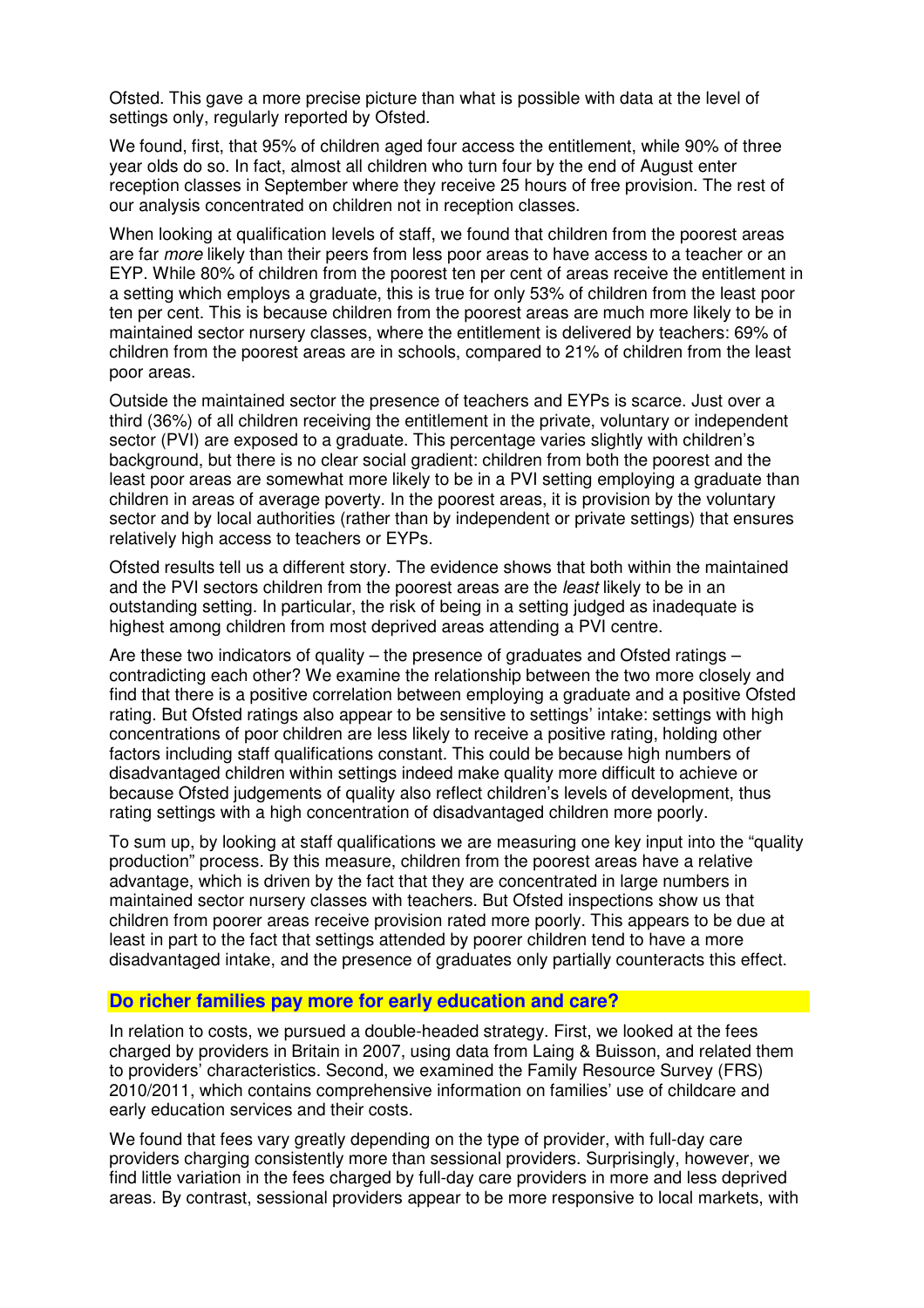settings in the most deprived areas charging significantly less than settings in the least deprived areas.

Results from our FRS analysis are consistent with the surprising finding of limited variation in fees. They indicate that, for children under the age of three, there is no significant correlation between families' equivalised income and expenditure on childcare. Differences in the amount families pay are, instead, correlated with geographical regions. In particular, families in London pay significantly more than families elsewhere in England. These results should, however, be treated with care, as the sample of families with children under three is fairly small.

Our findings suggest that there is little evidence that better off parents are spending more to buy higher quality provision. While this is a positive finding from an equality perspective, it also indicates that competition cannot be relied on to bid up quality in a market for childcare: providers appear to be competing on price rather than on the price-quality combination – perhaps because quality is hard to observe. This in turn emphasises the importance of the state's role in driving quality improvements through regulation.

### **What can we learn from other countries?**

In this part of the project we asked experts from seven other OECD countries to examine the mechanisms through which their country delivers high quality care, and in particular how they ensure that good quality childcare is accessible to disadvantaged children. The countries included were Australia, France, Germany, New Zealand, the Netherlands, Norway and the US, all of them chosen as countries in which a range of providers from different sectors are involved in the delivery of ECEC. Authors came together at a conference in September 2012 to discuss the national case studies and to draw out common themes and policy conclusions. The full collection of chapters will be published in early 2014 and we summarise some of the main findings very briefly here.

One general finding was that all countries struggle to solve the 'childcare triangle' of cost, quality and access. The UK emerged as performing relatively well in comparison to several of the other countries, particularly on equality of access and on the quality of provision. The cost of provision for younger children (under threes) is the main area where the UK still stands out as doing badly.

Nevertheless, we were able to draw out a number of potential policy lessons. First, the study suggested that free and universal provision is the most effective way to achieve high enrolment rates: New Zealand and France, alongside Britain, provide good examples for children aged three and up.

Second, where charges are made, it is important that they are income-related, and that subsidies cover the children of non-working as well as working parents. This is an area where the UK does not do so well: childcare subsidies beyond the free entitlement are only paid to working households, with even these households required to find at least 30% of costs. In contrast, for example, low-income households in the Netherlands pay just 3.5% of costs, while in Norway, New Zealand, Australia, France and parts of Germany subsidies extend to non-working households, even for younger children.

Third, while quality is understood a little differently in different countries, with variations in the emphasis on curriculum and monitoring and structural indicators, highly qualified graduate staff are central to provision in the countries with the highest standards – France, Norway and New Zealand. Improvements in the UK in recent years have left the country in a stronger position than several of the other countries in our study, with a workforce better qualified than before, low child:staff ratios and a well-regarded curriculum. However, there is a need for a further shift towards more graduate staff if we are to catch up with the front runners.

Fourth, in addition to minimum standards, linking state subsidies to the quality of provision can be an effective way to ensure that lower-income children are not priced out by quality improvements in services that charge fees. This approach allows providers to raise quality